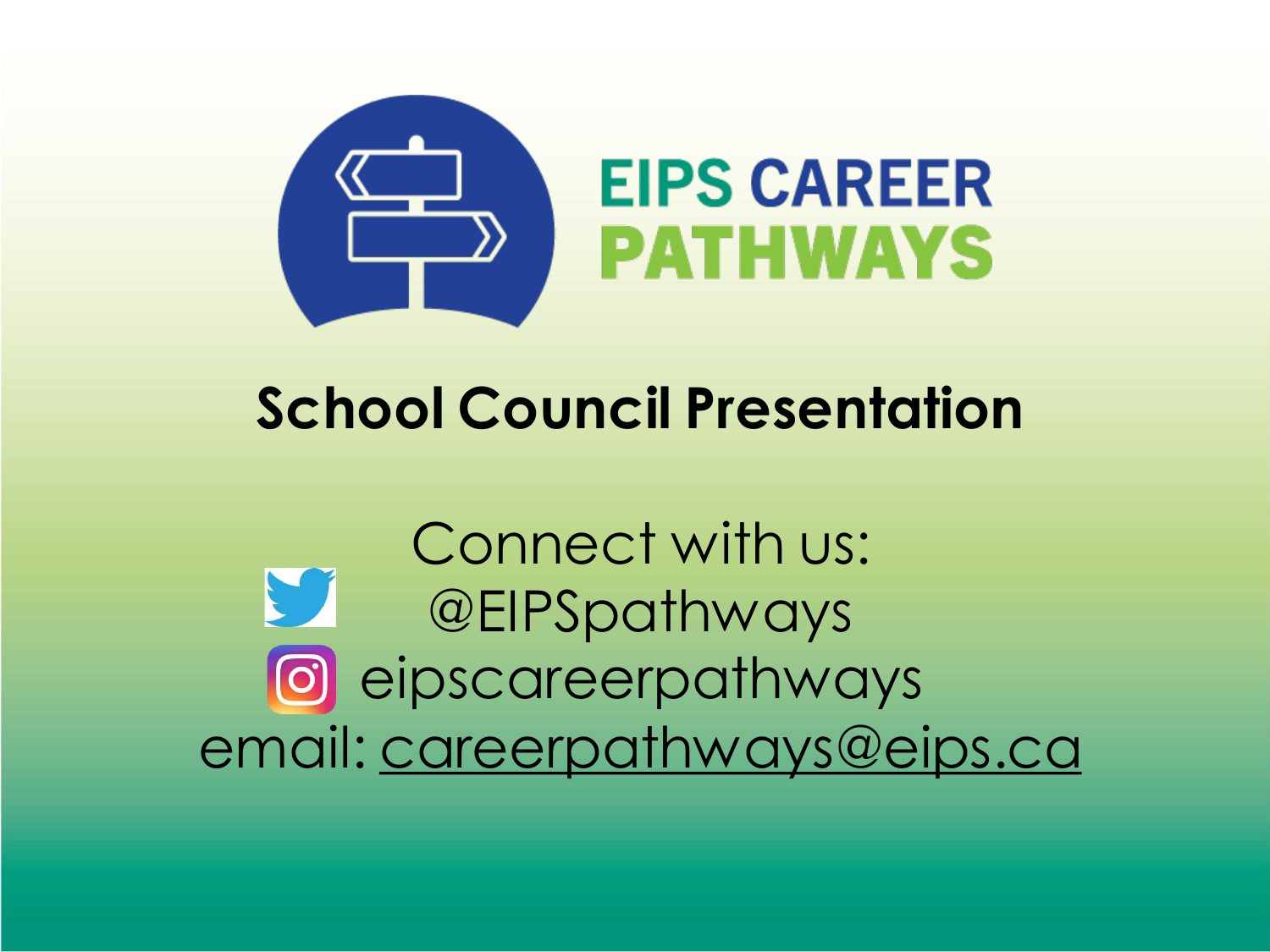**EIPS Priority #1:** Promote Growth and Success for All Students

**EIPS GOAL 2:** Success for Every Student

**Outcome 4:** More students are supported and prepared for life beyond high school

**Mission:** To provide authentic, relevant, and engaging career opportunities and foster growth and readiness for life after school.

Career Pathways is designed to develop skills that students can apply in their daily lives when preparing for entry into the workplace or for further learning opportunities. Competencies achieved will allow students to make relevant connections with work and/or post-secondary training.

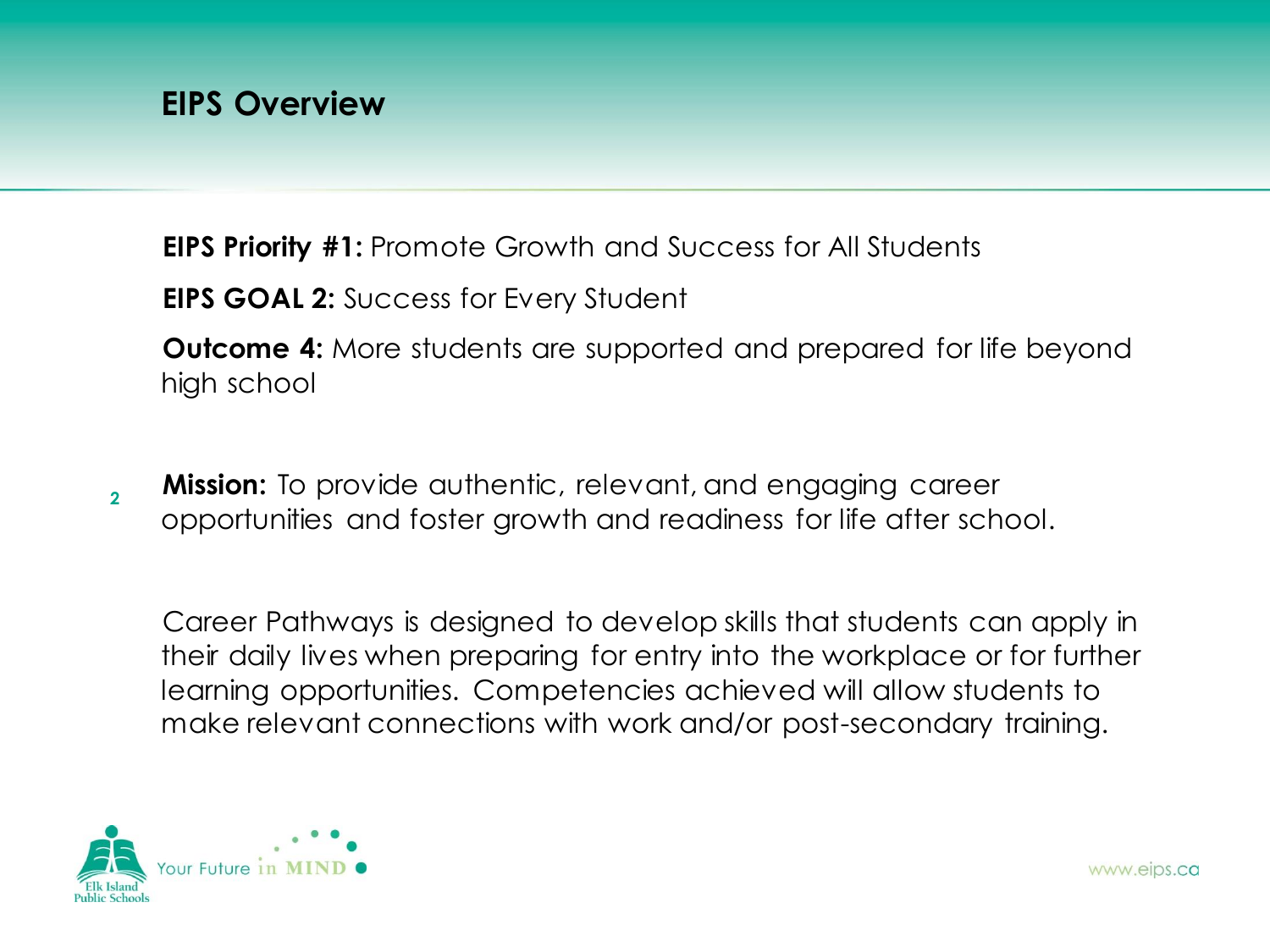## **EIPS Education Plan**

Additional resources to develop Career Pathways strategic plan to enhance opportunities for students— including work experience, Off-Campus Education, apprenticeships, certifications, mentoring, job shadowing. Review CTF and CTS programming, facility audits and increase connections within the community and post-secondary institutions.

Build teacher capacity in grades 7-12 around delivering CTF and CTS courses—focusing on the ability to plan, create and evaluate. Ensures students develop competencies that transcend across subjects

**3**

Engage families about ways to support their child to prepare for life after senior high as it relates to career planning and life-skills preparation.

Apply for the Dual Credit Startup Grants and develop more dual-credit courses based on student interest, and availability from colleges, postsecondary institutions and businesses.

Work with Division journeypersons to develop more apprenticeship-level CTS courses.

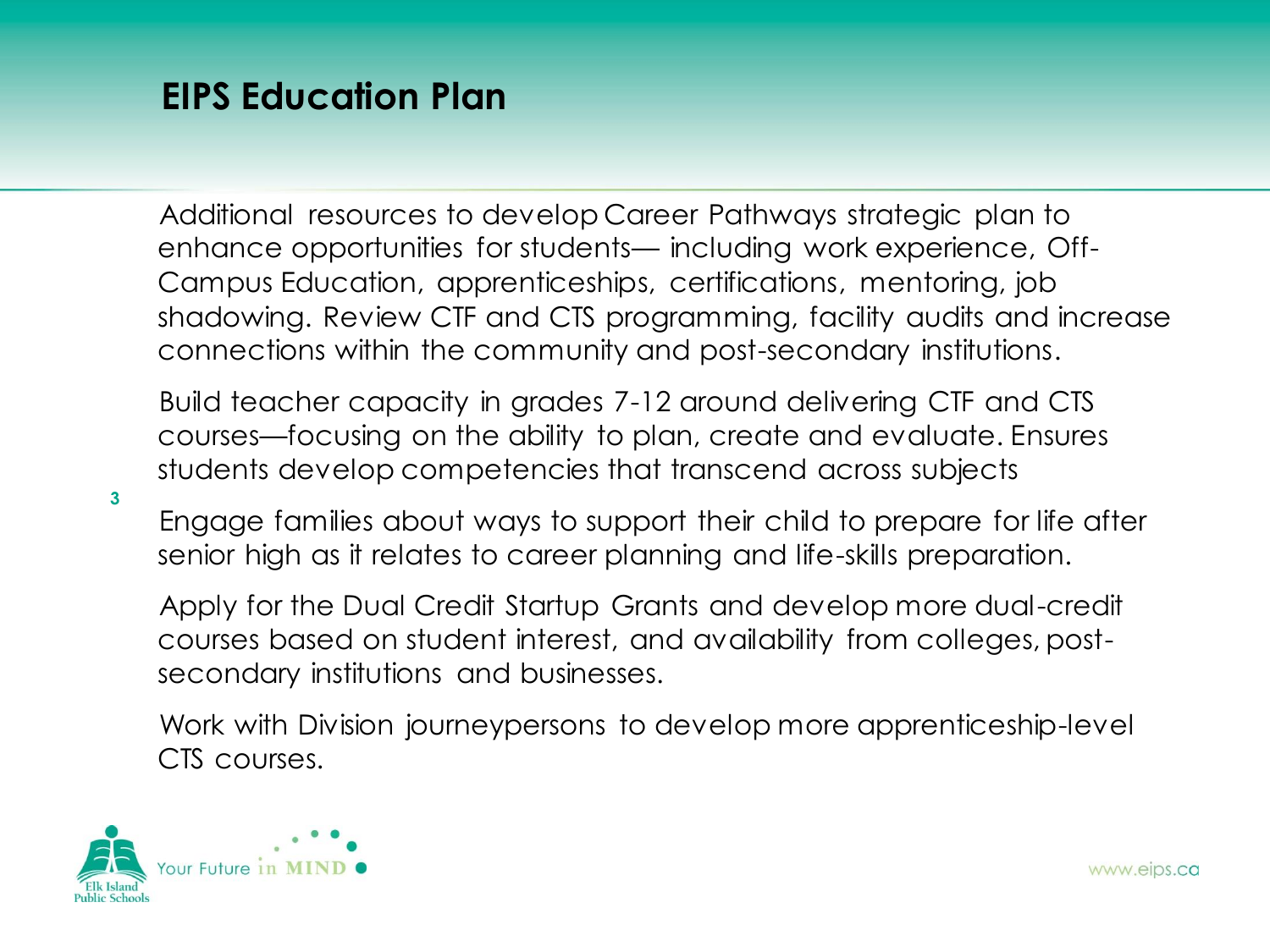### **Alberta Education Assurance Measures**

**Work Preparation** -Percentage of teachers and parents who agree that students are taught attitudes and behaviours that will make them successful at work when they finish school.

| EIPS current result        | 84.6% | Alberta current result 85.7% |       |
|----------------------------|-------|------------------------------|-------|
| Previous Year              | 81.2% | <b>Previous Year</b>         | 84.1% |
| Previous 3 Year Avg. 79.9% |       | Previous 3 Year Avg. 83.2%   |       |

### 4<br>**Province: Alberta**

Percentage of teachers and parents who agree that students are taught attitudes and behaviours that will make them successful at work when they finish school.

|         | Elk Island School Division |      |                 |      | Alberta         |      |                 |      |                 |      |                 |      |  |
|---------|----------------------------|------|-----------------|------|-----------------|------|-----------------|------|-----------------|------|-----------------|------|--|
|         | 2017 - 2019 Avg            |      | 2018 - 2020 Avg |      | 2019 - 2021 Avg |      | 2017 - 2019 Avg |      | 2018 - 2020 Avg |      | 2019 - 2021 Avg |      |  |
|         | N                          | %    | N               | %    | N               | %    | N               | %    | N               | %    | N               | %    |  |
| Overall | 1.756                      | 79.2 | .835            | 79.9 | 1,846           | 81.0 | 64,316          | 82.7 | 66,498          | 83.2 | 67,155          | 83.5 |  |
| Parent  | 880                        | 68.5 | 963             | 69.9 | 975             | 71.7 | 32.476          | 74.9 | 33,848          | 75.2 | 34,184          | 75.6 |  |
| Teacher | 876                        | 89.8 | 873             | 89.9 | 872             | 90.2 | 31,840          | 90.5 | 32,651          | 91.1 | 32,971          | 91.5 |  |

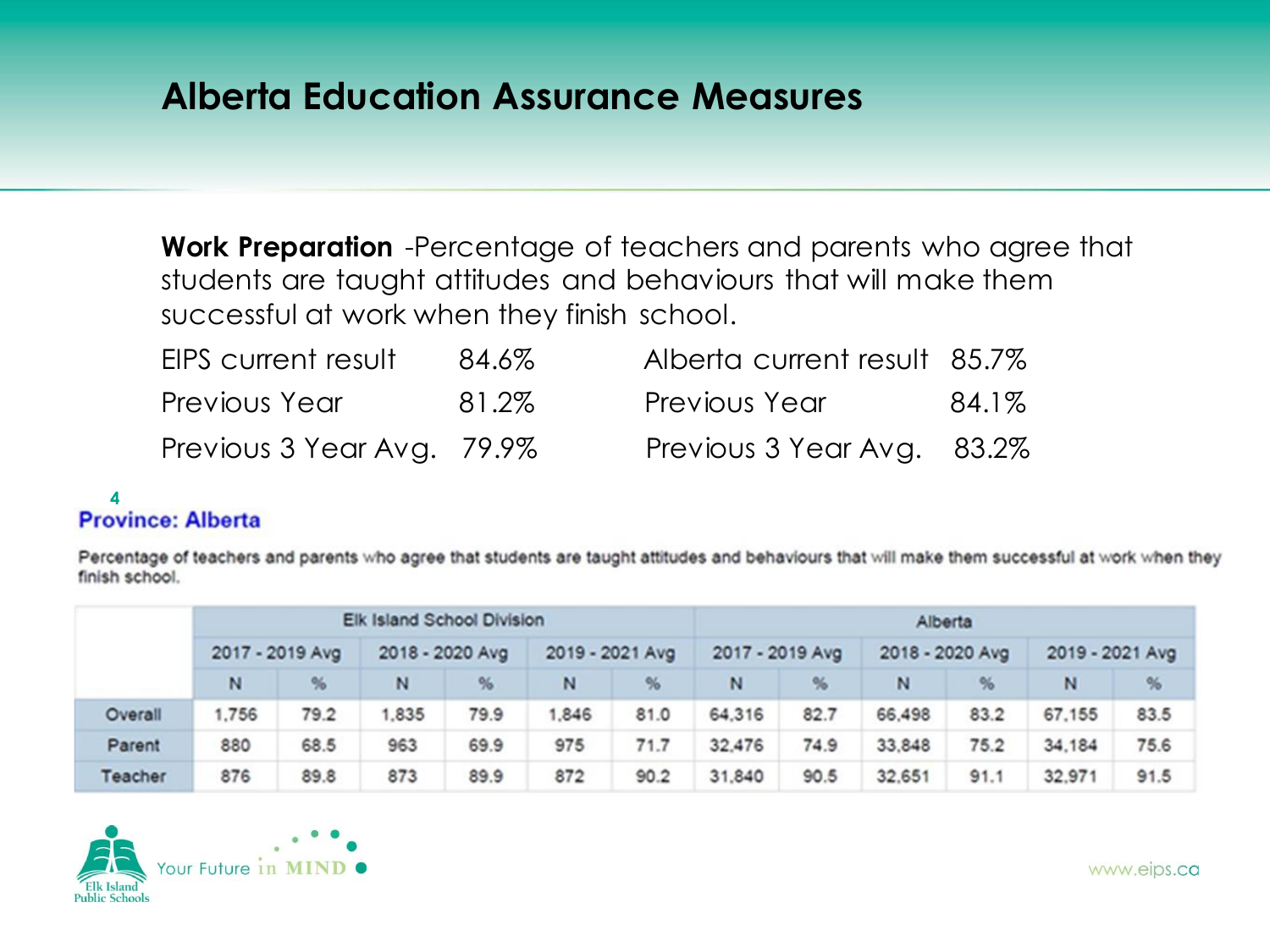### **Alberta Education Assurance Measures**

### **Work Preparation**

#### **Province: Alberta**

|                      | <b>Elk Island School Division</b> |              |     |      |              |      |      | Alberta |     |      |        |      |        |      |        |      |        |      |        |      |
|----------------------|-----------------------------------|--------------|-----|------|--------------|------|------|---------|-----|------|--------|------|--------|------|--------|------|--------|------|--------|------|
|                      |                                   | 2017<br>2018 |     |      | 2020<br>2019 |      | 2021 |         |     | 2017 |        | 2018 |        | 2019 |        | 2020 |        | 2021 |        |      |
|                      | N                                 | %            | N   | $\%$ | N            | %    | N    | %       | N   | $\%$ | N      | $\%$ | N      | %    | N      | %    | N      | $\%$ | N      | $\%$ |
| Parent - All         | 780                               | 67.3         | 939 | 66.2 | 920          | 72.1 | .029 | 71.4    | 686 | 74.9 | 30,828 | 75.1 | 33,176 | 74.6 | 33,423 | 75.2 | 34,944 | 76.0 | 28,862 | 77.8 |
| Parent - Grade 4-6   | 323                               | 68.1         | 389 | 69.4 | 395          | 71.6 | 451  | 74.1    | 264 | 72.3 | 13,634 | 75.3 | 14,688 | 74.9 | 14,914 | 76.1 | 15,380 | 76.4 | 12,477 | 80.9 |
| Parent - Grade 7-9   | 243                               | 69.1         | 302 | 65.6 | 264          | 71.6 | 313  | 72.2    | 224 | 75.0 | 9,550  | 75.1 | 10,366 | 74.7 | 10.408 | 74.9 | 11,131 | 76.0 | 9,380  | 76.8 |
| Parent - Grade 10-12 | 214                               | 64.0         | 248 | 62.7 | 261          | 73.2 | 265  | 66.0    | 198 | 78.3 | .644   | 74.6 | 8,122  | 73.9 | 8,101  | 73.9 | 8,431  | 75.2 | 7,005  | 73.7 |

Percentage of teachers and parents who agree that students are taught attitudes and behaviours that will make them successful at work when they finish school.

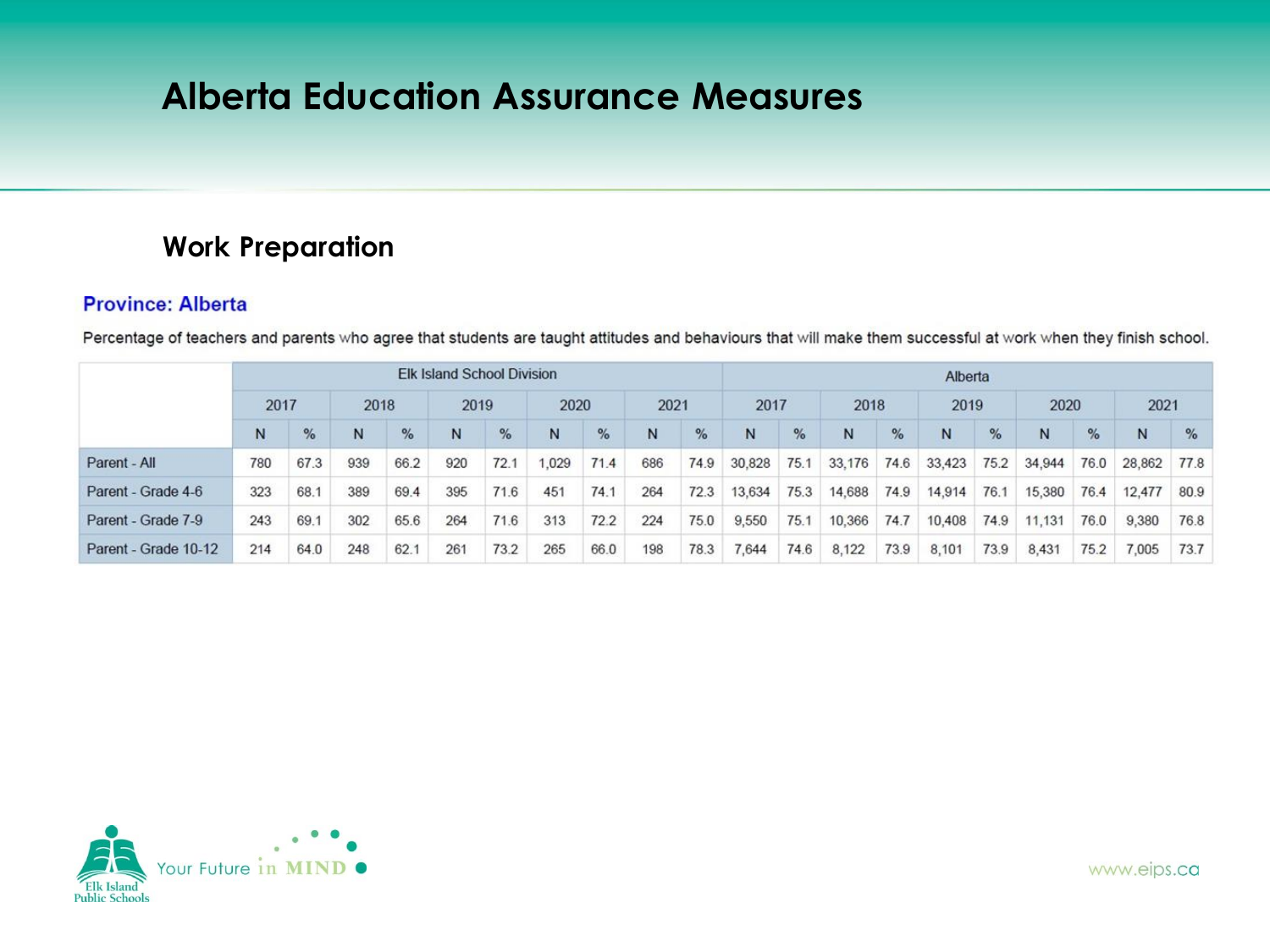### **Career Pathways Overview**

Fosters growth and success for every student by supporting their journey from early learning through high school completion and beyond, and enhances education through communication, engagement and relationships.

Career Pathways is about building awareness, understanding and readiness for a pathway that helps students acquire self-esteem, selfrespect and fulfillment in life.

**6** Conversations about Career Pathways will take place throughout a student's journey from K-12.

Students have the opportunity to explore numerous career pathways and possibilities which develops their knowledge, skills, attitudes and values as they work towards entering post-secondary or the workforce.

Opportunities to personalize their learning, identify and explore their interests, manage transitions and build partnerships while developing competencies.

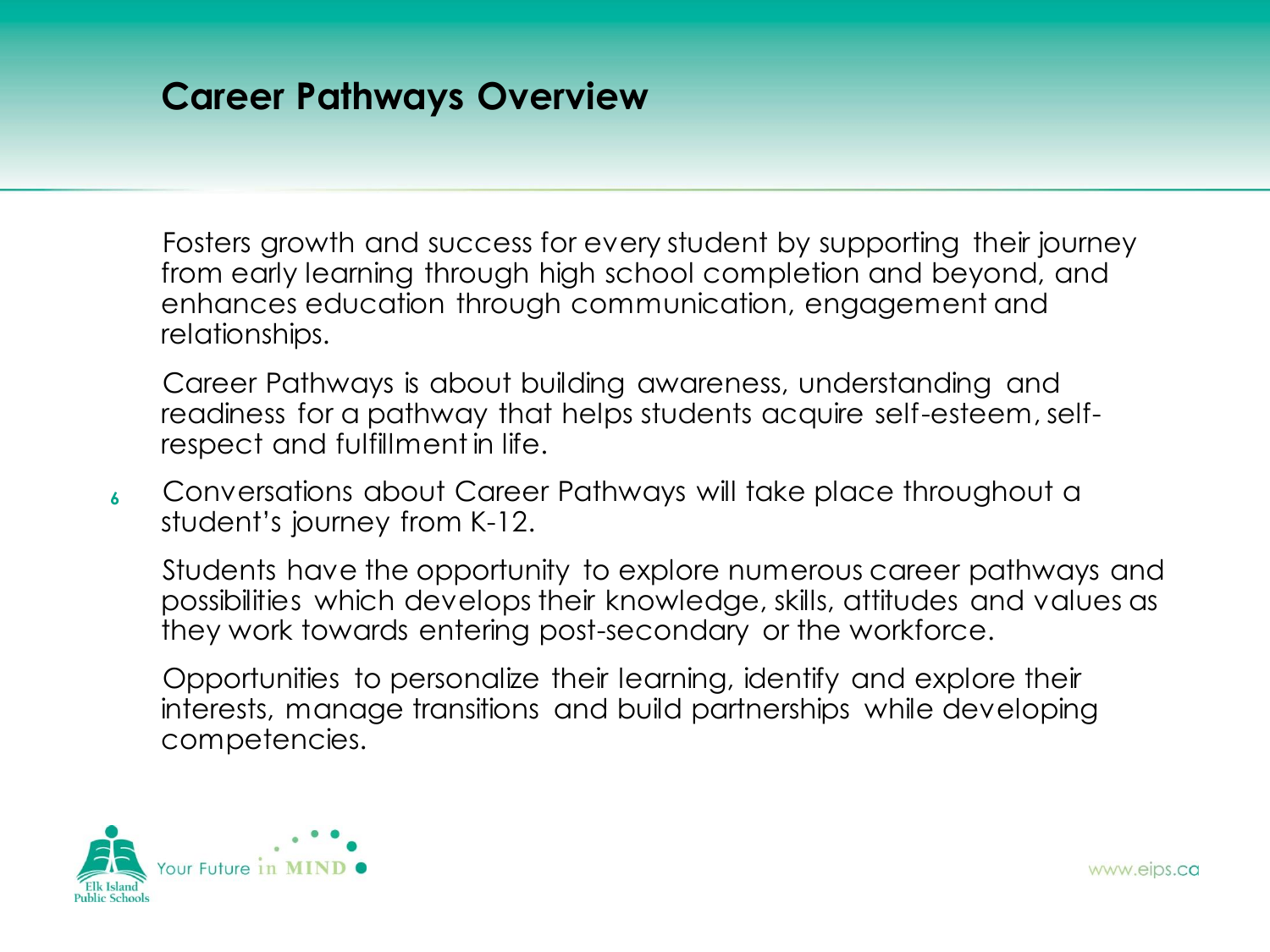## **K-12 Pathways Journey**

### **Grade K-4 Awareness**

Students discover themselves by understanding their likes and dislikes and become familiar with the idea of "work." Hands-on learning opportunities and awarenessbuilding resources emphasize the process of exploration over a final destination. "Who am I?"

"What are my interests?"

"What is possible for me?"

"How do I like to learn?"

### **Grade 5-9 Understanding**

Students begin to understand opportunities available to them and connect those opportunities to interests they identified in the Awareness stage. During this time, students explore and reflect on a variety of experiences to help them plan their next steps.

Make plans and map out how to get there (Goal Setting)

Gain hands-on experience

Think about "next steps"

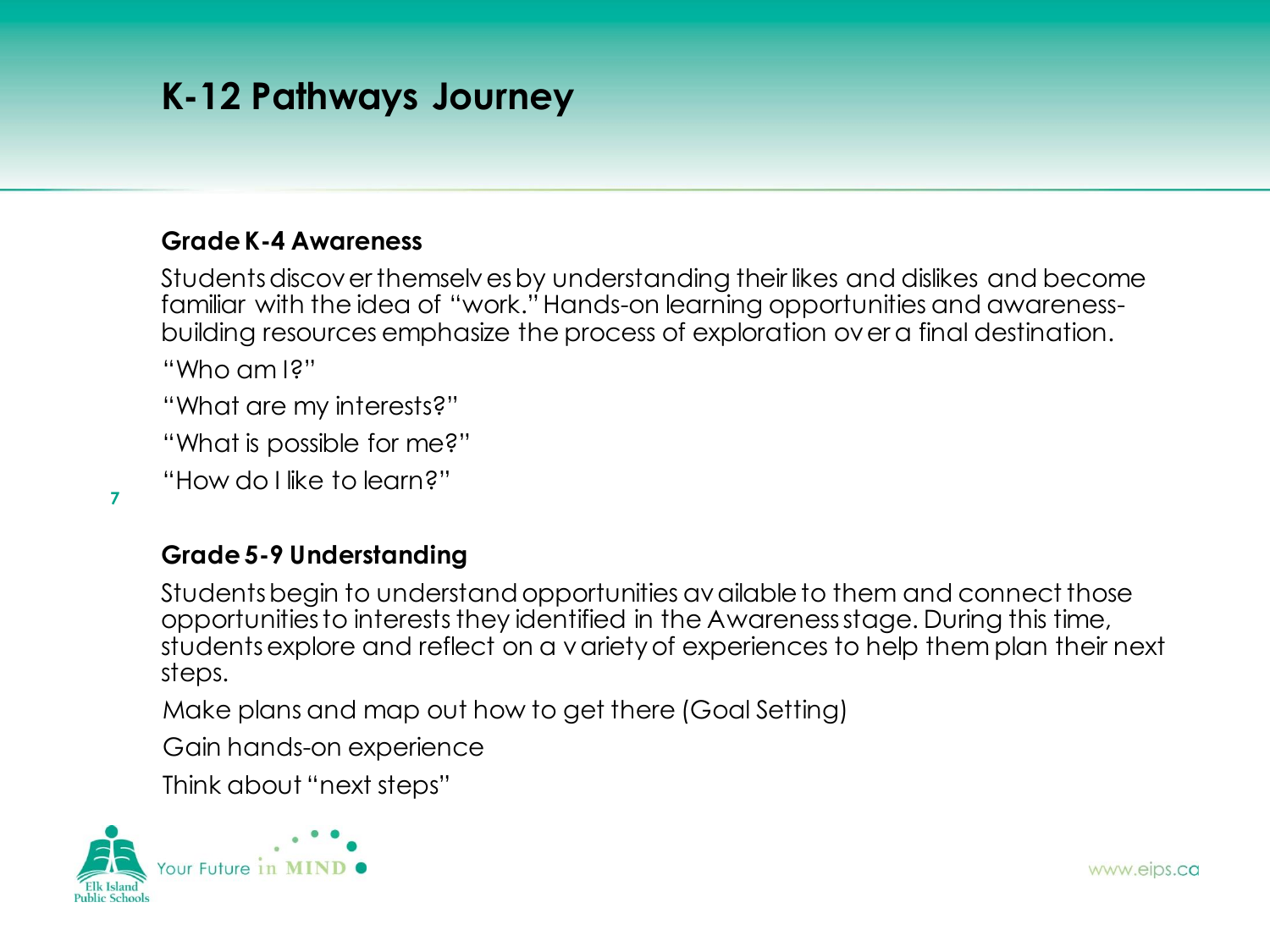## **K-12 Pathways Journey**

### **Grade 10-12 Readiness**

Students continue to set goals and further develop the skills, knowledge and attitudes that increase their readiness to successfully transition beyond high school. With the involvement of community partners, students develop transferable skills, understand how their personal interests play an important role in exploring careers and reflect on skills they excel at.

**8**

"Am I taking the right courses?"

"Who can support me in my school or community?"

"Who can help me answer my questions?"

Explore the realities of work

Transition into post-secondary and/or world of work

Obtain dual credit, certification and credentials

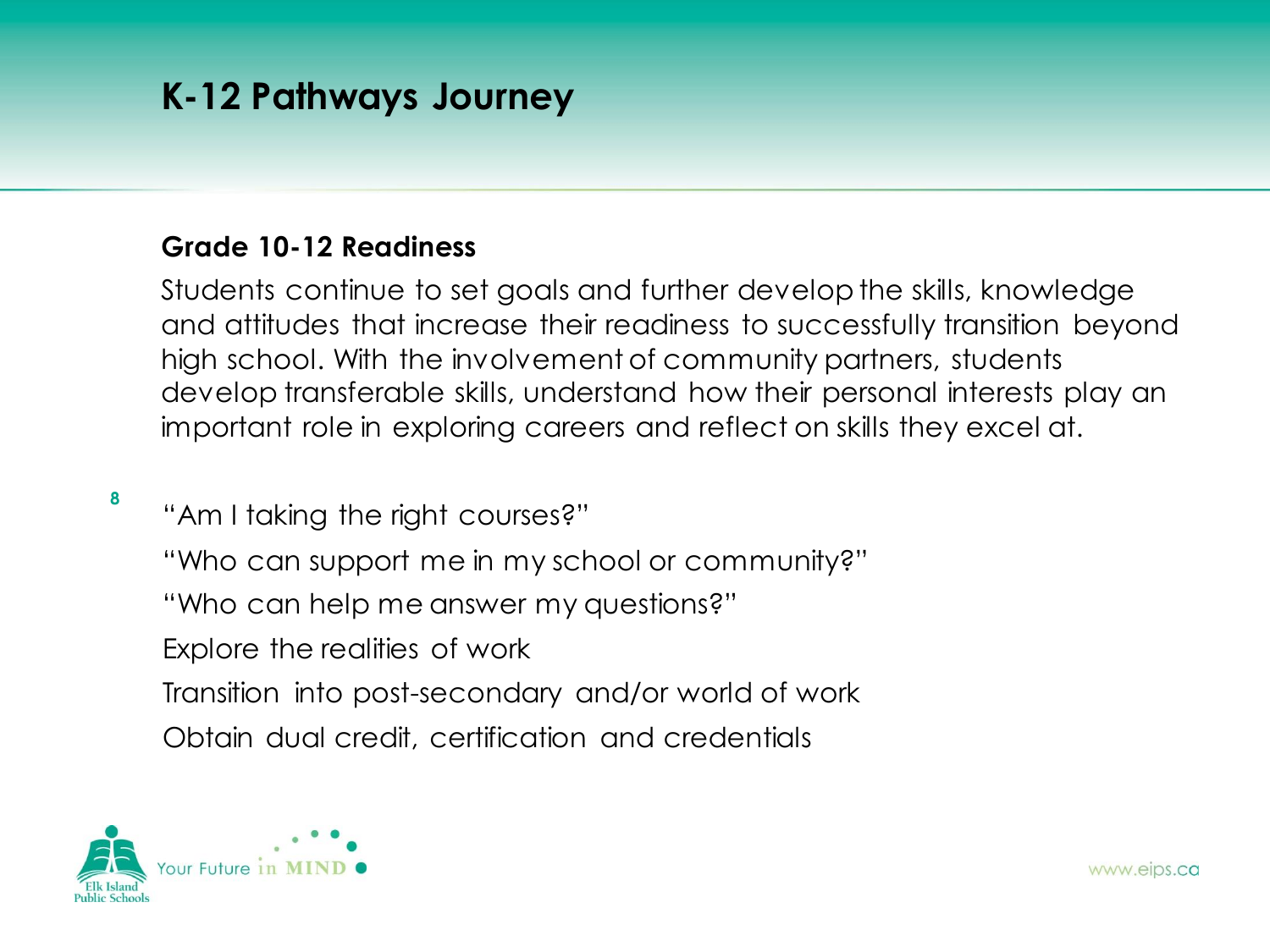## **Foundational Competencies**

### **Develop Student Competencies (Alberta Education)**

fundamental skills (communicate, manage information, use numbers, think and solve problems)

personal management skills (demonstrate positive attitudes and behaviours, be responsible, be adaptable, learn continuously, work safely)

teamwork skills (work with others, participate in projects & tasks)

#### **9 Build Essential Skills for the Workplace (Employment and Social Development Canada)**

Essential skills help people perform the tasks required by their occupation, provide people with a foundation for learning other skills, and enhance people's ability to innovate and adapt to workplace change.

Essential skills include: Reading text, Document use, Numeracy, Writing, Oral communication, Working with others, Thinking skills, Computer use, Continuous learning

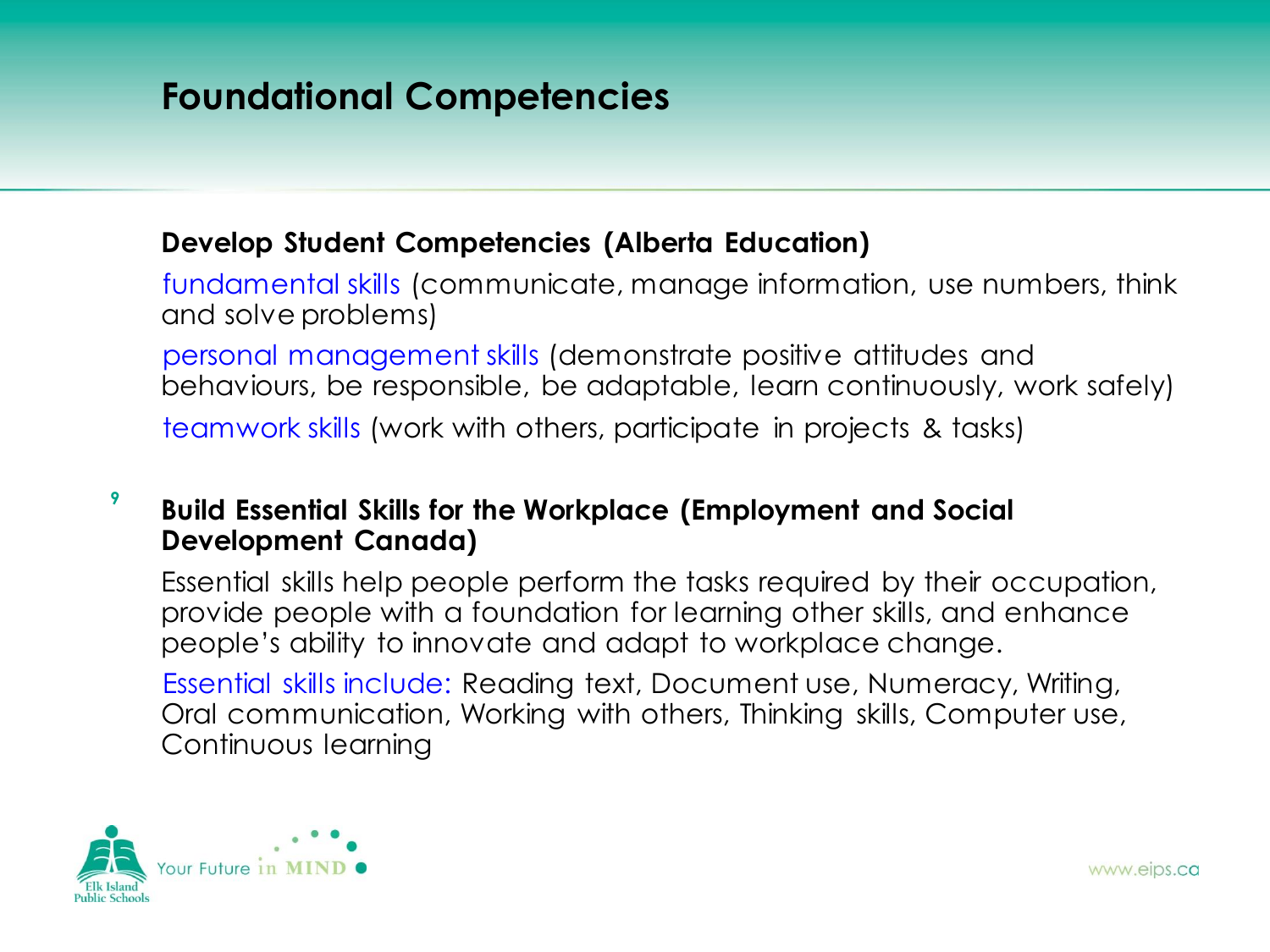## **Top 10 Most Important Soft Skills in a Candidate**



TOP **Most Important Hard Skills** as chosen by recruiters and hiring managers



**10**

Your Future in MIND  $\bullet$ **Elk Island Public Schools** 

*Taken from : [https://zety.com /blog/skills-employers-look-for](https://zety.com/blog/skills-employers-look-for)*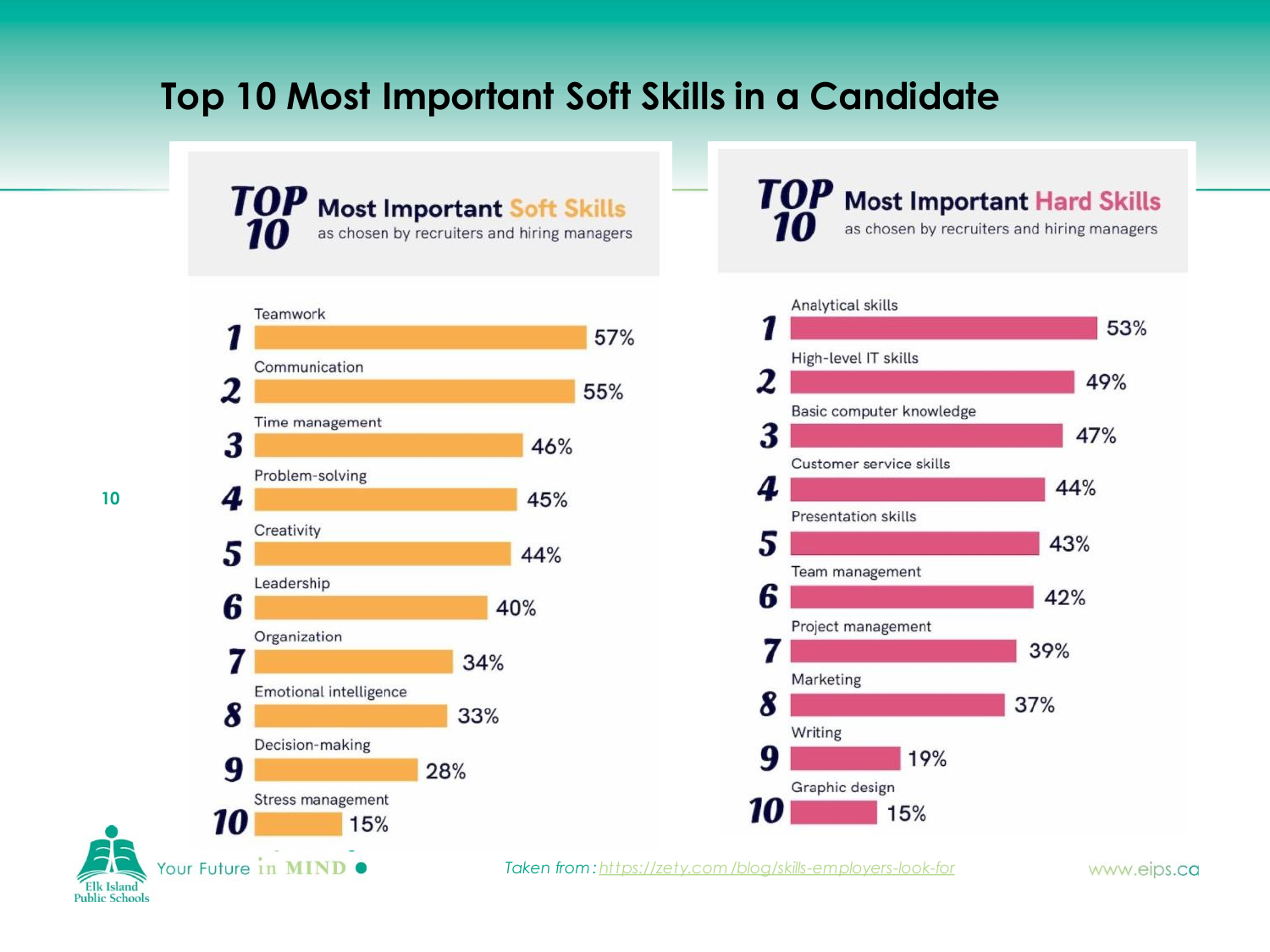## **Career and Technology Studies (CTS) Clusters**

A [cluster](https://www.learnalberta.ca/content/ctsg/wi/wi_compass.html) is a group of CTS courses within an occupational area that represents broad industry commonalities. Clusters in CTS are aligned with the National Occupational Classification (NOC) and function as an organizing tool for the CTS program

**Business, Administration, Finance & Information Technology Health, Recreation & Human Services Media, Design & Communication Arts Natural Resources and Environmental Sciences Trades, Manufacturing & Transportation**

Each cluster is comprised of occupational areas that include related courses. Clusters connect learning outcomes specific to the knowledge, skills, and attitudes required for related occupational areas



**11**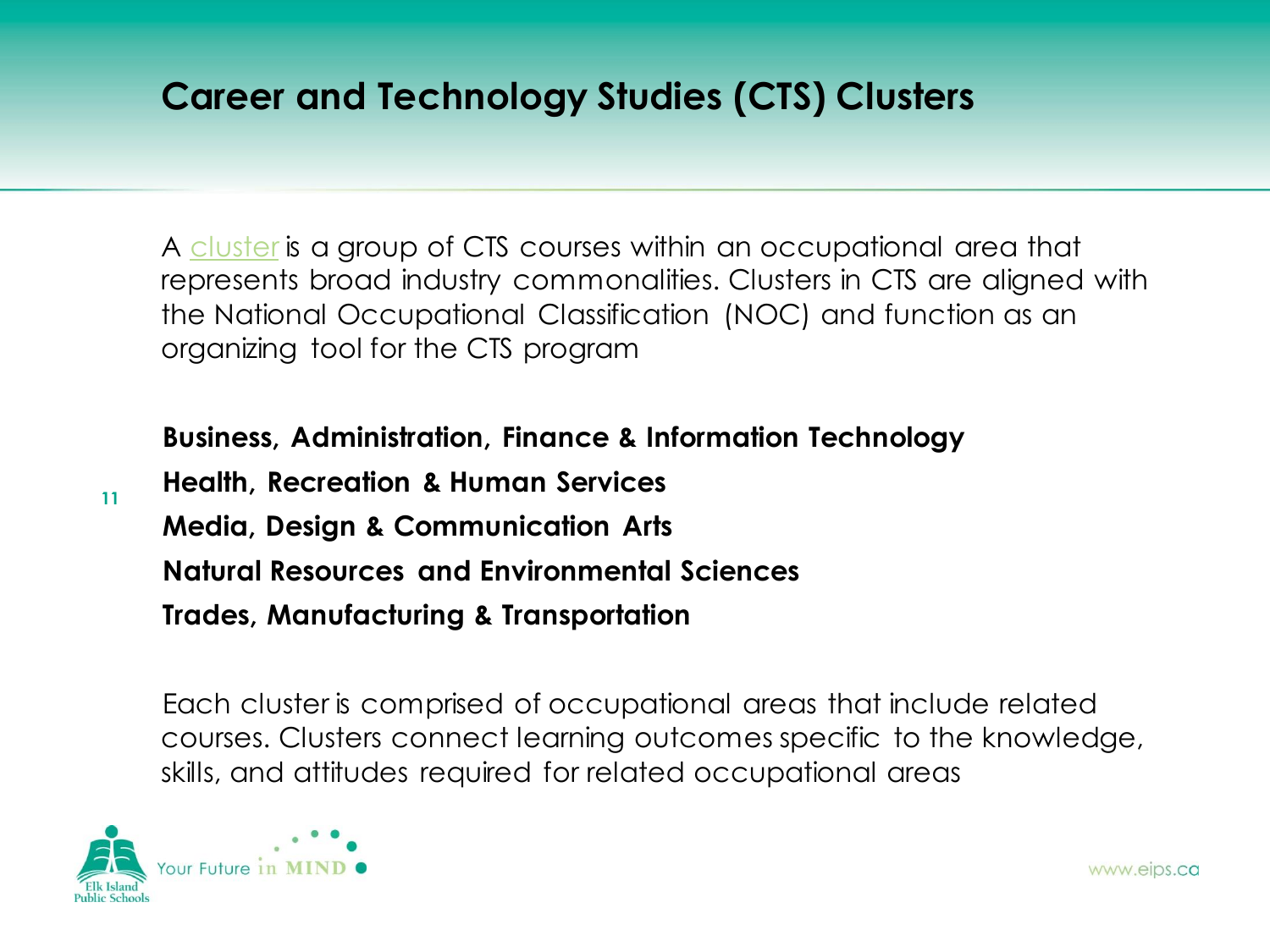### **Career and Technology Studies (CTS) Clusters**



**Elk Island Public Schools**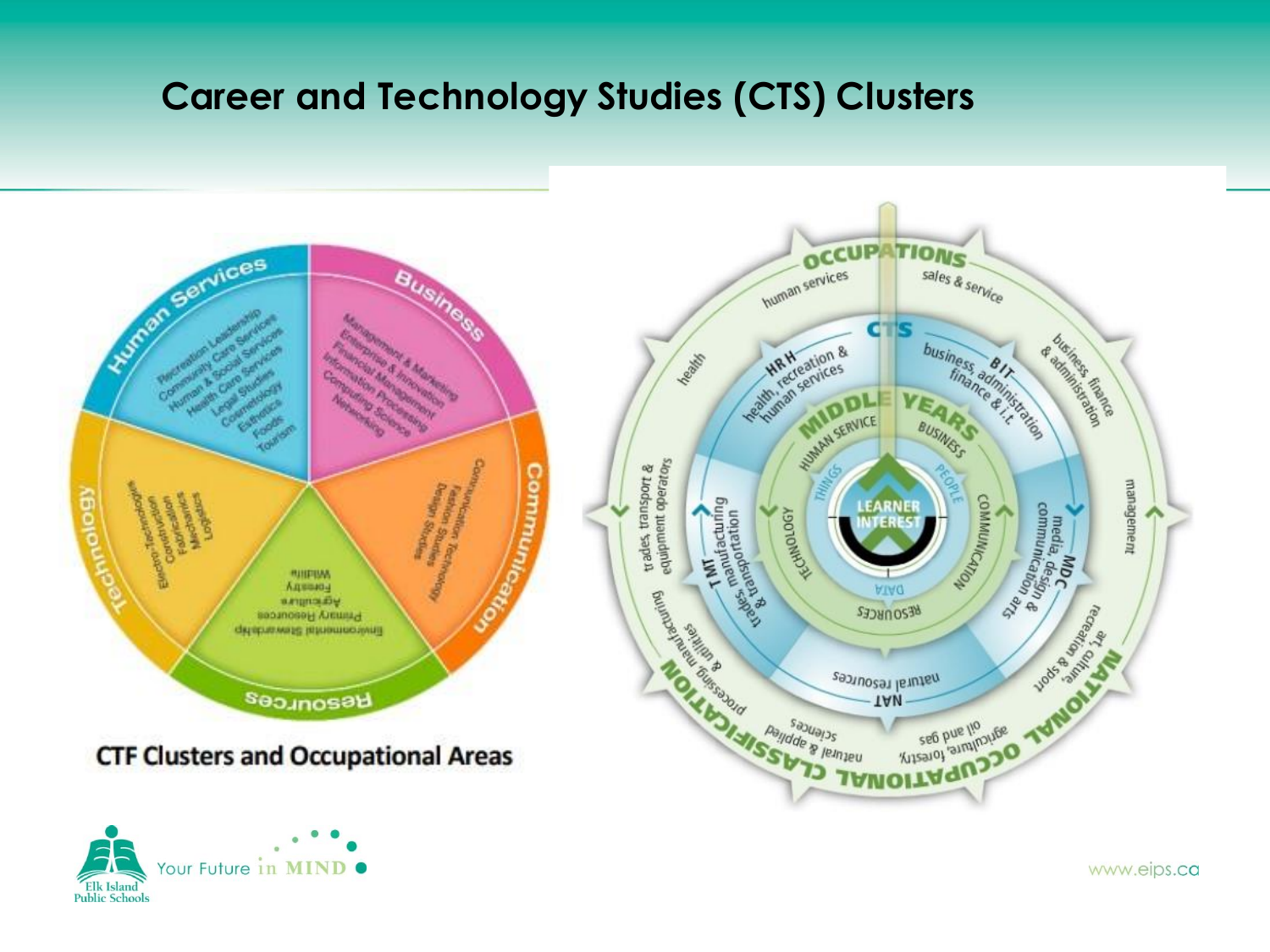## **Alexander Rutherford Scholarship Criteria**

| Grade 10                                                                                                                           | Grade 11                                                                                                            | Grade 12                                                                                                              |  |  |  |  |  |  |
|------------------------------------------------------------------------------------------------------------------------------------|---------------------------------------------------------------------------------------------------------------------|-----------------------------------------------------------------------------------------------------------------------|--|--|--|--|--|--|
| • Average of 75.0% to<br>79.9%<br>in five courses - \$300*<br>• Average of 80% or higher<br>in five courses - \$400                | • Average of 75.0% to<br>79.9%<br>in five courses - \$500*<br>• Average of 80% or higher<br>in five courses - \$800 | • Average of 75.0% to<br>79.9%<br>in five courses - \$700*<br>• Average of 80% or higher<br>in five courses - \$1,300 |  |  |  |  |  |  |
| Average is calculated from 5 designated courses<br>*Option/Career and Technology Studies (CTS) may also be considered (See below). |                                                                                                                     |                                                                                                                       |  |  |  |  |  |  |
| One of:                                                                                                                            | One of:                                                                                                             | One of:                                                                                                               |  |  |  |  |  |  |

#### **13**

- English 10-1, 10-2
	- Français 10-1 or 10-2
- English 20-1, 20-2
- Français 20-1 or 20-2
- One of:
	- English 30-1, 30-2
	- Français 30-1 or 30-2

#### At least two of:

- Mathematics 10C
- · Science 10
- Social Studies 10-1 or  $10-2$
- A language other than one used above at the Grade 10 level.

#### At least two of:

- Mathematics 20-1, or 20- $\overline{2}$
- Chemistry 20
- Physics 20
- Science 20
- Biology 20
- Social Studies 20-1 or 20- $\overline{2}$
- A language other than one used above at the Grade 11 level.

#### At least two of:

- Mathematics 30-1, 30-2 or 31
- Science 30
- Social Studies 30-1 or 30- $\overline{2}$
- Biology 30
- Chemistry 30
- Physics 30
- A language other than one used above at the Grade 12 level.

www.eips.ca

our Future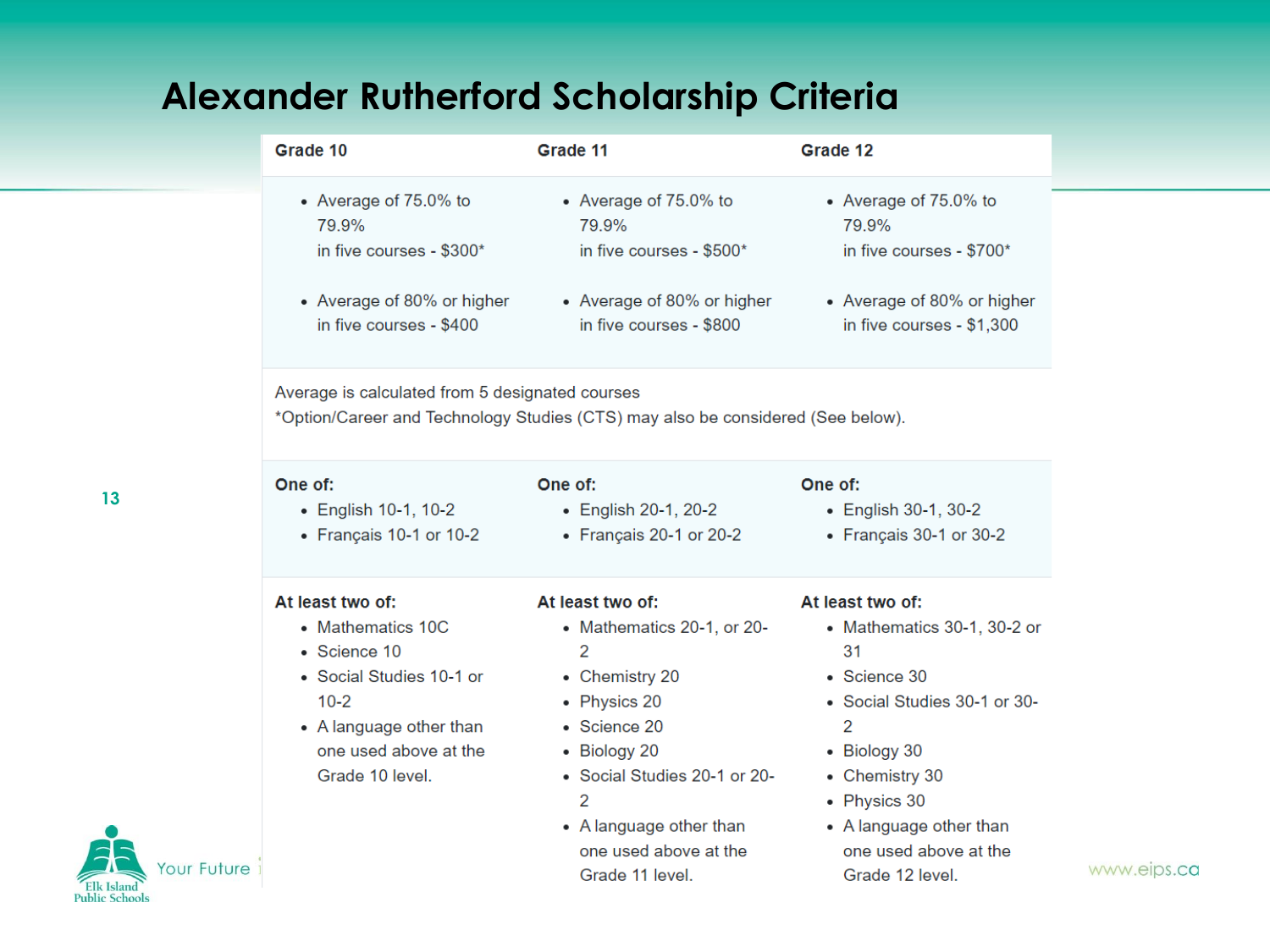**Off Campus Education** provides opportunities for students to explore and expand their career interests, skills and knowledge related to work and other life roles.

### **Work Experience 15/25/35**

Provide opportunities for students to;

- apply, in the workplace, knowledge, skills and attitudes acquired
- through other course work
	- discover their career interests and aptitudes in meaningful work activities, situated in community-based work stations and work sites in business, industry, government and community service.
	- each course is time based; 25 hours per credit

*HCS3000: Workplace Safety Systems (1 credit)- is the required prerequisite of the first work experience course taken by a student.*

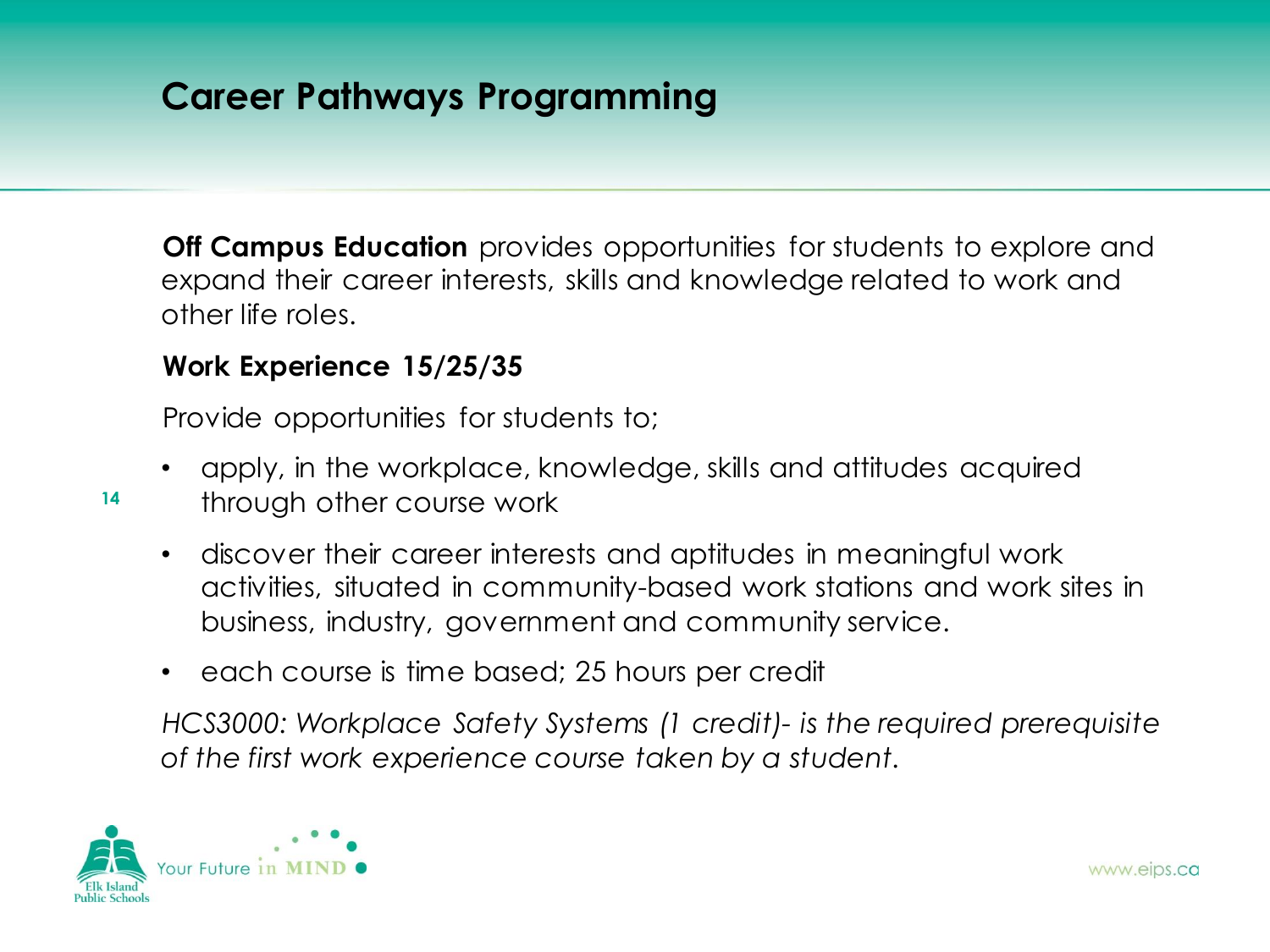### **Registered Apprenticeship Program (RAP)**

Provides the opportunity for students to earn credits toward a High School Diploma or a Certificate of Achievement, while simultaneously gaining Experience Hours that can be applied toward an apprenticeship.

RAP students are both full-time students and registered apprentices, dividing their time between an approved work site and high school.

**15** The time a RAP student spends at school and work site is variable.

RAP ends when the student leaves high school. The RAP apprentice is then automatically registered as a regular apprentice and the credit earned while in RAP is applied to his or her apprenticeship through the [apprenticeship program.](https://tradesecrets.alberta.ca/learn-on-the-job/what-is-apprenticeship/)

Student must be a minimum 15 years of age or older

*HCS3000: Workplace Safety Systems (1 credit)– prerequisite course for the first off-campus learning experience*

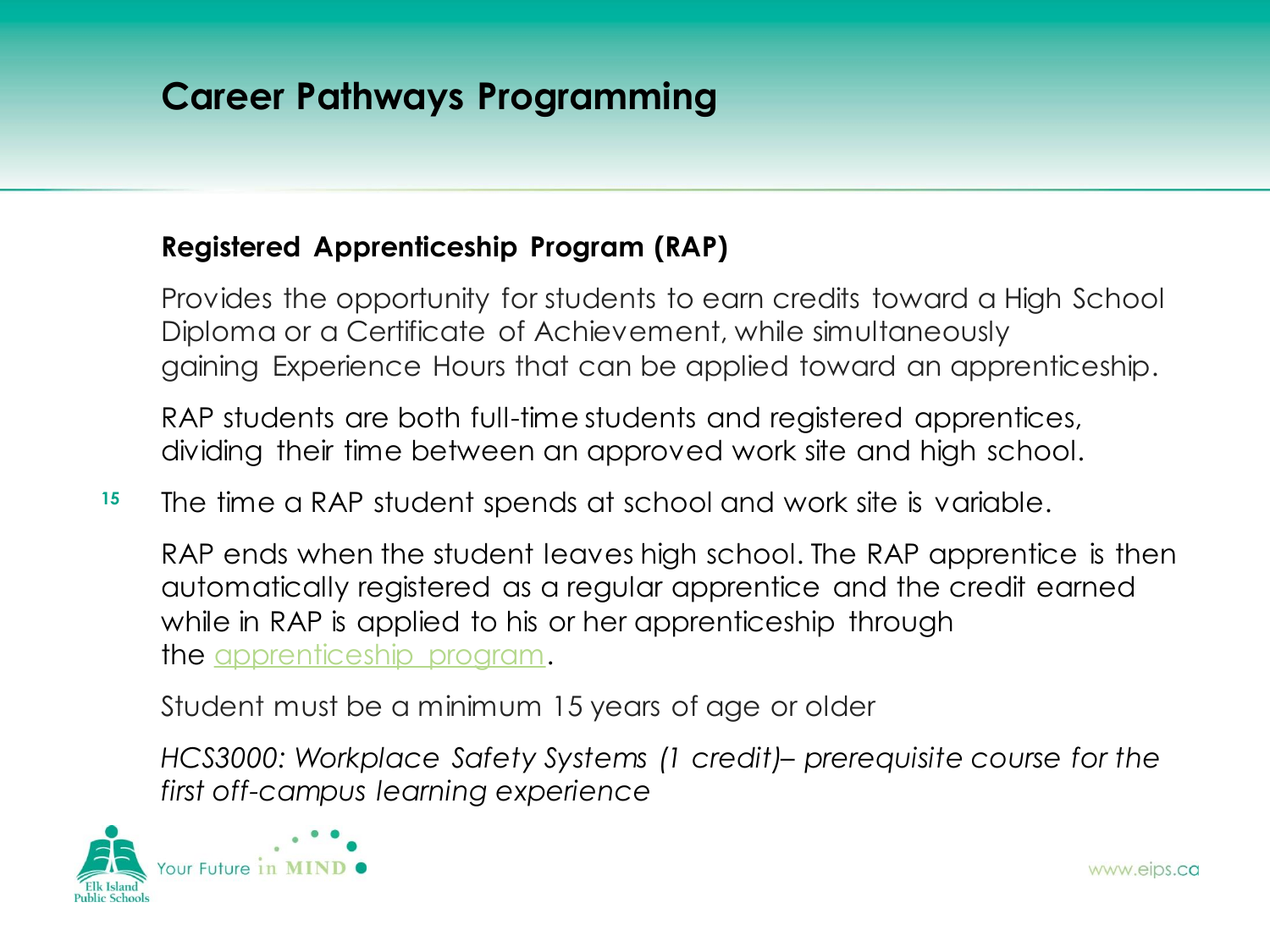### **Green Certificate Program**

Provides students with opportunities to enter a variety of agriculturerelated, structured learning pathways as a part of their high school program and to earn up to 16 Grade 12 diploma credits and a credential leading to a career in agribusiness.

Students learn on the job, under the direction of experienced farm personnel and under the supervision and administration of Alberta Agriculture and Forestry (AF) and Alberta Education.

Specializations: Beekeeper, Cow calf beef, Dairy, Equine, Feedlot beef, Field crop, Greenhouse, Irrigated field crop, Poultry, Sheep, & Swine production.

*HCS3000: Workplace Safety Systems (1 credit)– prerequisite course for the first off-campus learning experience*

*AGR3000: Agriculture Safety (1 credit)– prerequisite course for students enrolling in the Green Certificate Program*

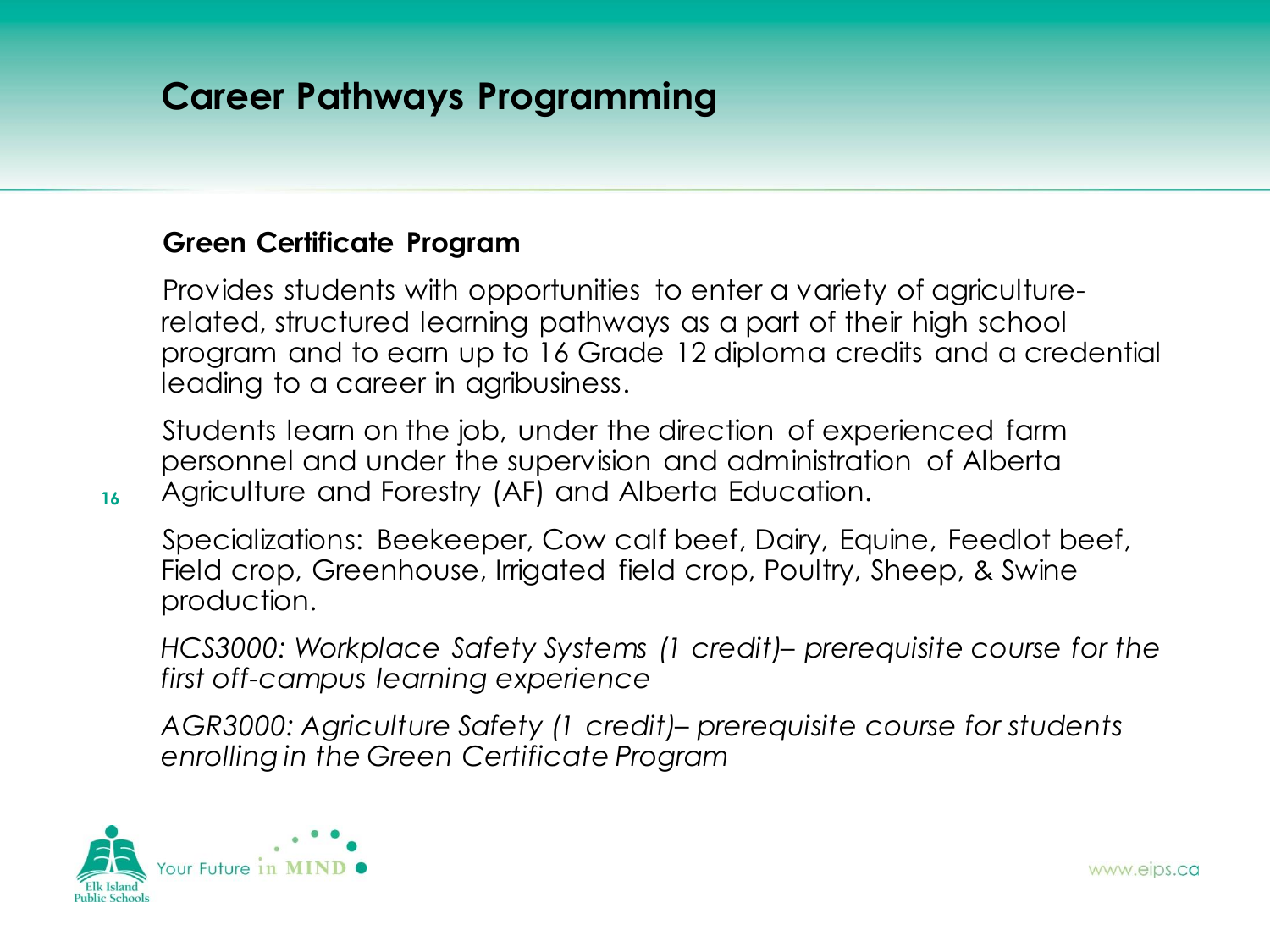### **CTS Apprenticeship Programs**

All courses in a CTS Apprenticeship Pathway are taught by a journeyperson for that trade; i.e., an individual holding a trade certificate.

For trades supported by Individual Learning Modules (ILMs) from Apprenticeship and Industry Training, the ILMs should be utilized as a primary resource for the delivery of instruction.

**17** Students begin to learn their skills in a variety of apprenticeship areas and upon successful completion they may choose to write the Apprenticeship and Industry exam for first period apprenticeship.

Current Apprenticeship Pathways offered in EIPS include: Automotive Service Technician (ASA), Cabinetmaker (CMA), Cook (CKA), Hairstylist (HSA), and Welder (WDA)

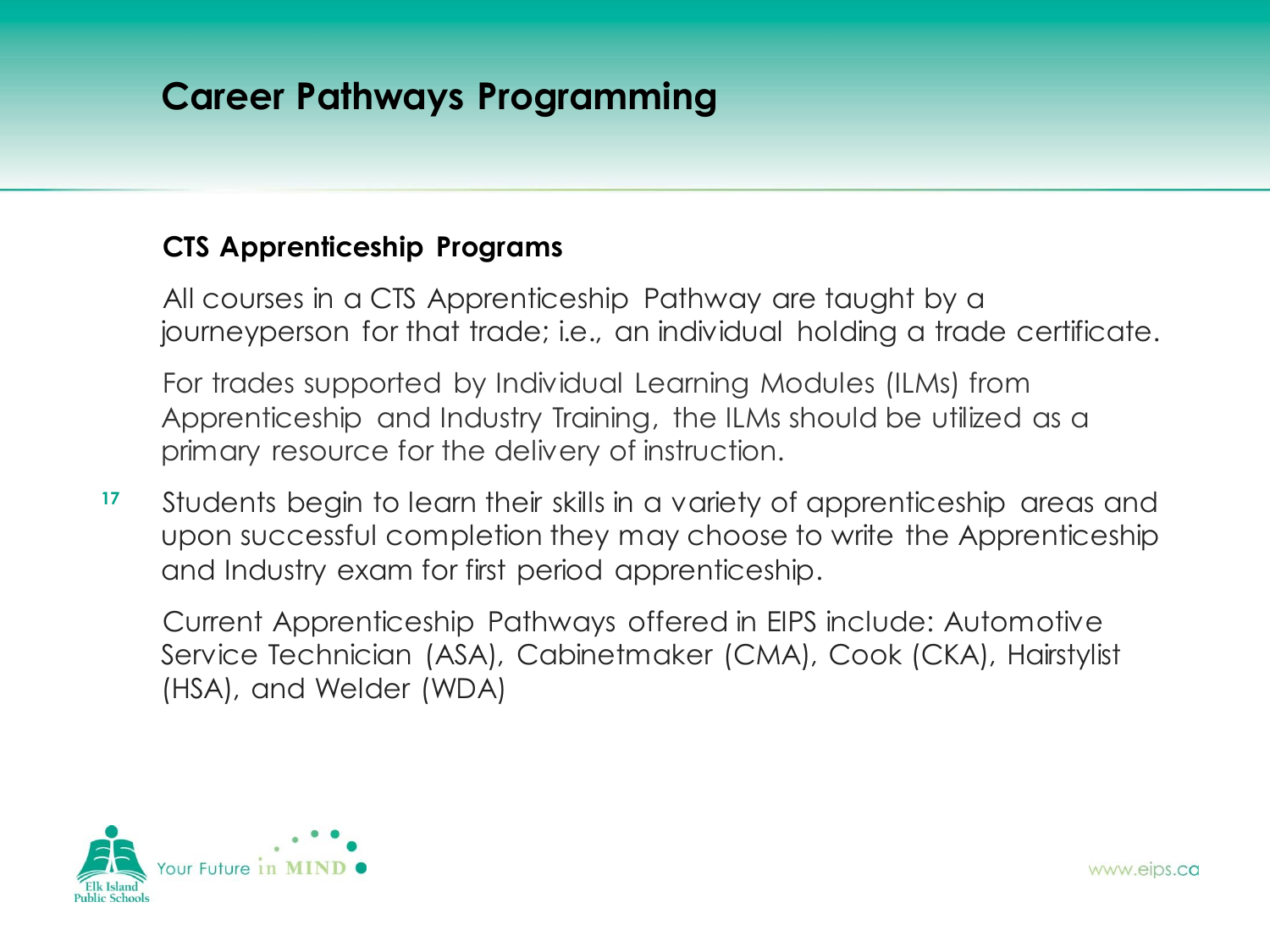### **CTS Credentialed Pathway and Certification**

A selection of courses providing students with opportunities to explore and acquire the attitudes, skills, knowledge and values for a potential career.

A credentialed pathway is a series of specific courses selected to provide opportunities for students to achieve a credential or credit awarded by a recognized community or industry organization or post-secondary.

**18** Credentialed pathways have been aligned with post-secondary and industry standards. Students may take these courses for high school credit and apply to challenge the credential and/or articulation exam.

*Examples: Standard First Aid, Microsoft Office training, Food Safety Certificate, Sport Nutrition Certificate, Sport Taping & Strapping Certificate, Adobe Certified Associate, Alberta Conservation and Hunter Education Training* 

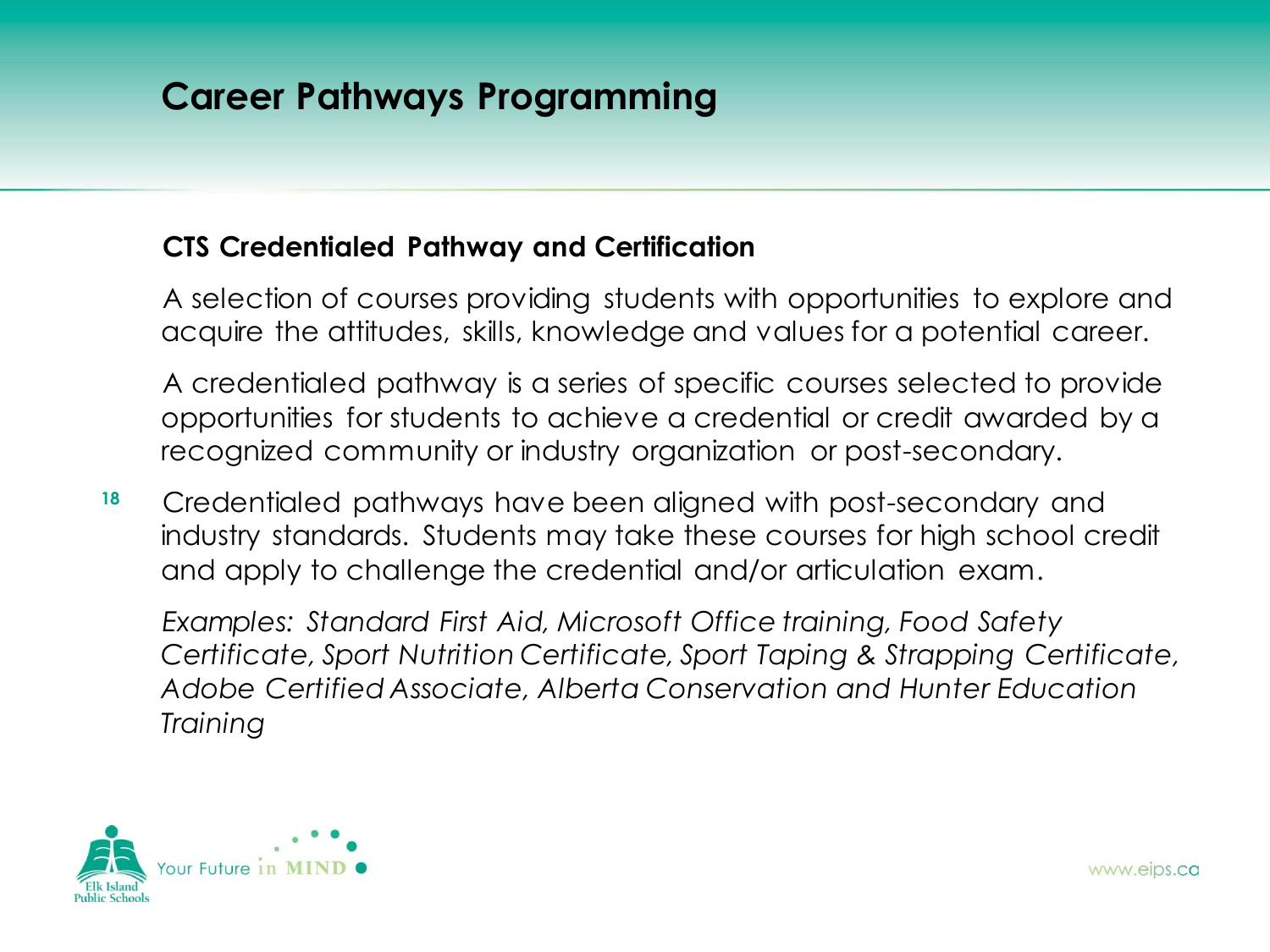### **Dual Credit Pathway**

Through these opportunities, students could earn college/university credits from a Post-Secondary institution and high school credits in select programs.

These opportunities are in partnership with Elk Island Public Schools Division, Lakeland College, Portage College, Norquest College, Olds College, and Alberta Education.

Dual credit pathways help students earn high school and post-secondary credits that can count toward a post-secondary certificate, diploma, or degree, including first period apprenticeship opportunities. Moreover, Dual credit opportunities span a variety of industries and professions including health care, trades, agriculture and business administration.

See Dual Credit handbook for specific offerings.

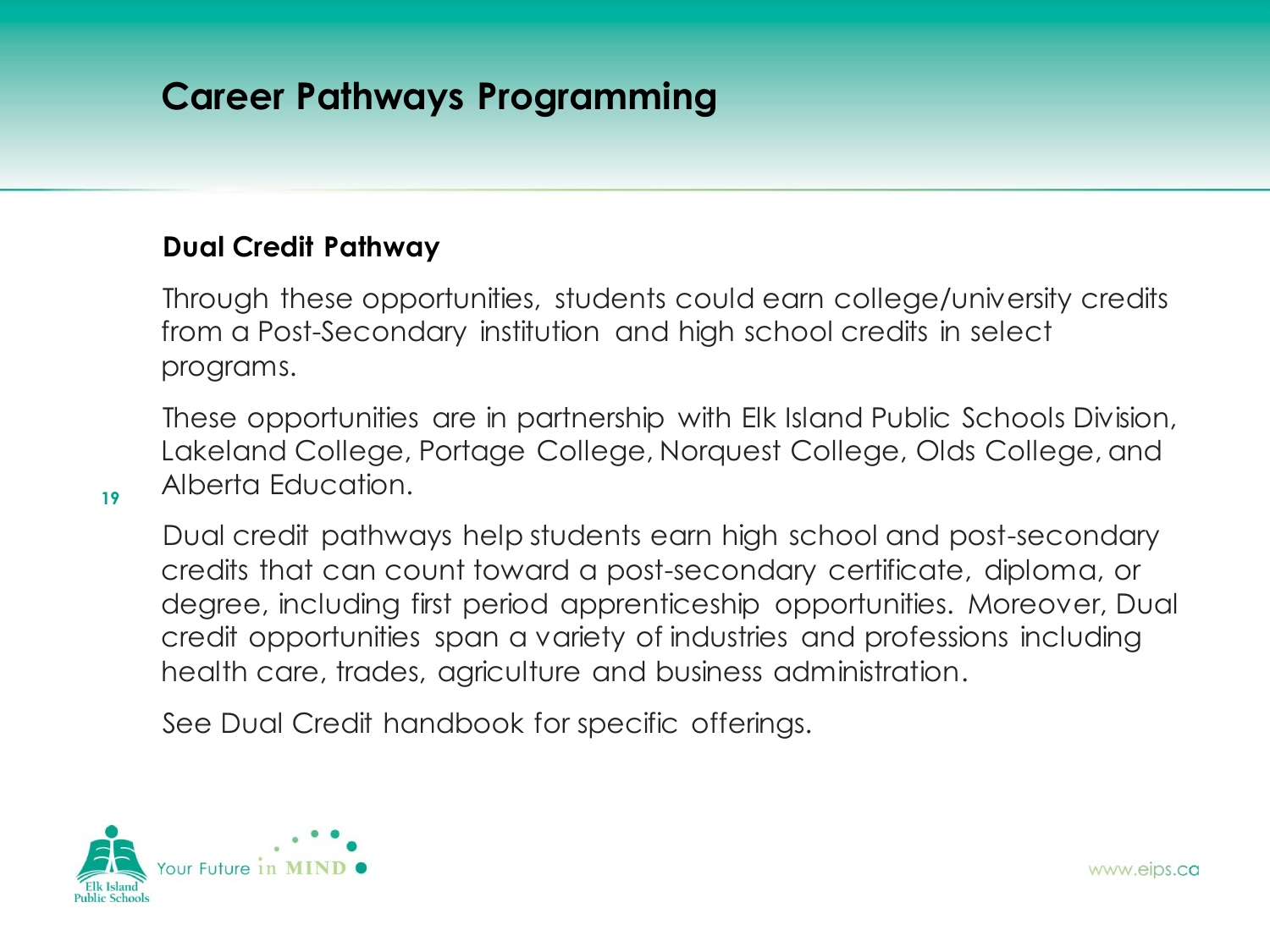### **Skills Canada Alberta (Grades 5-12)**

To equip students with the skills that will help Canada compete successfully in a changing world. Promote excellence in trades and technology careers through skills competitions, and hands-on programs.

**Cardboard Chariot Races -**This challenge is open-ended and problemsolving in nature. It involves design, research and presentation, principles of structure, strength, rigidity, friction and direction control, adhesives and bonding, and teamwork.

**Skills Exploration Days** - The purpose is to Inspire Junior High students to identify inherent skills and interests. Connect students' skills and interests to trade and technology careers through interactive, hands-on experiences that promote creativity, empathy, and exploration. Promote trade and technology careers as a valuable and rewarding career choice.



**20**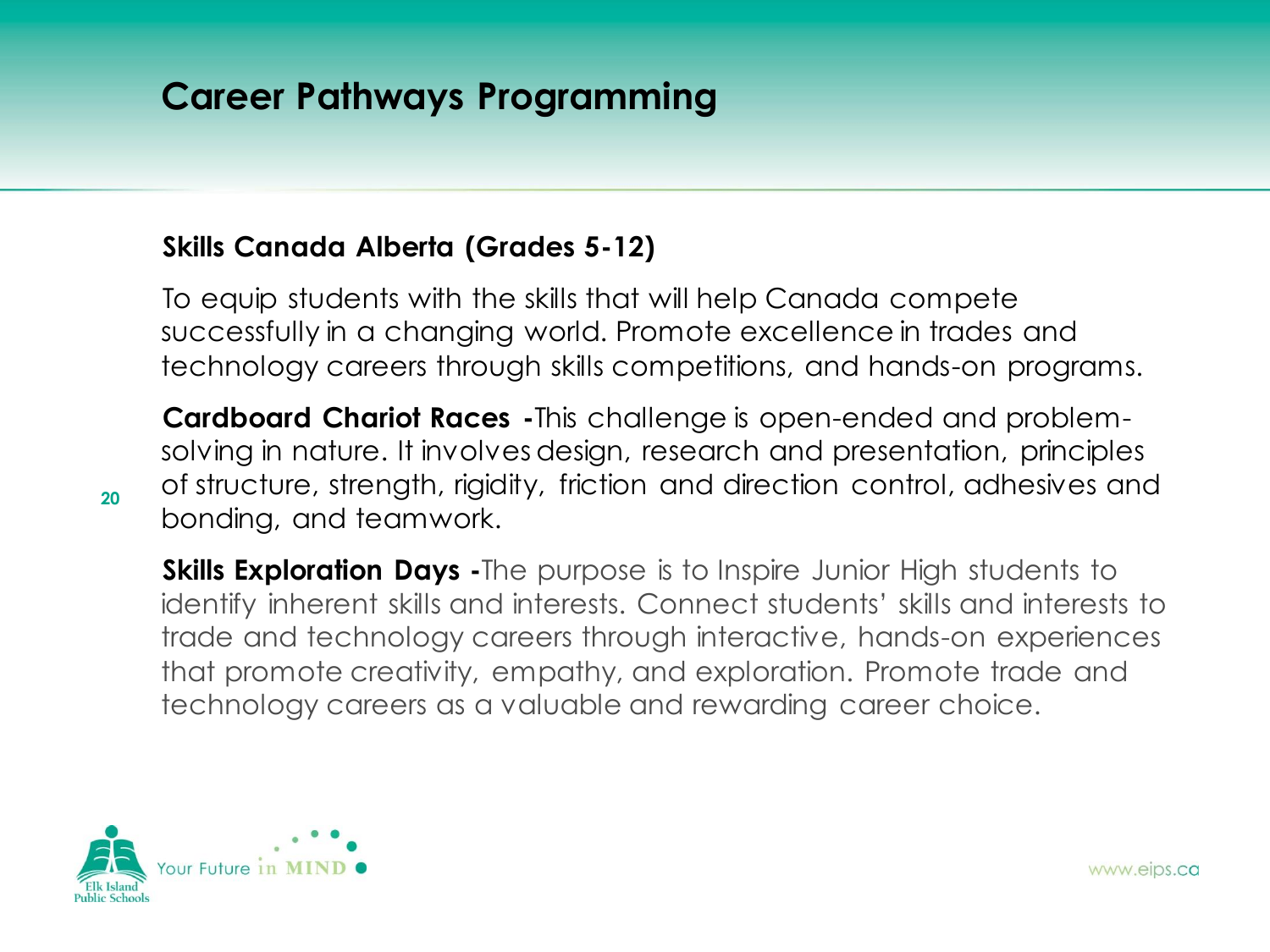### **Skills Canada Alberta (Grades 5-12)**

**Try-A-Trade -**Give students the chance to test-drive careers and learn new skills. Each Try-A-Trade® kit will include necessary materials to complete the activity, as well as instructions and tutorial videos where needed.

**SkillsXibition: Presented by Syncrude -Each session will include a creative** and hands-on activity that students can follow along with. These activities will cover a variety of areas such as construction, service, technology and more. Industry expert personalities leading each session.

**Girls Exploring Trades & Technology Program -**Various sessions geared towards young women interested in trades & technologies, hosted by female industry leaders.

**Skills in the Classroom** -Provide students with information that will help them with their career planning and show them where their skills and passions can take them.

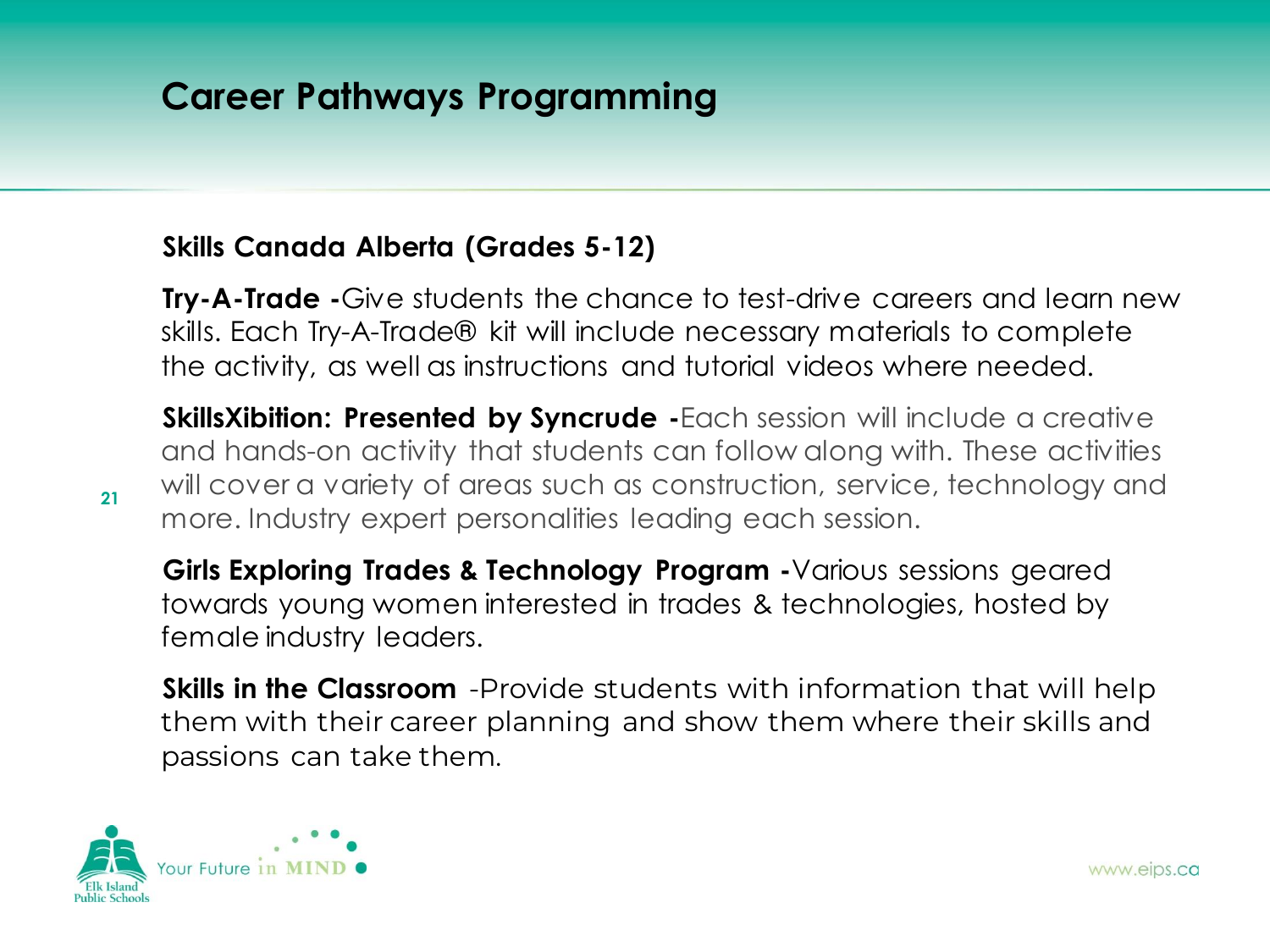### **Other initiatives**

Create Master CTS/CTF & Option Course Directory Foster Grades 7-12 CTF & CTS programming alignments, refinement of Instructional practice & program promotion Establish Teacher Networking & Communities of Practice Review CTF naming conventions and new course processes Foster Careers Next Generation presentations Showcase Your Future Career Fair (November 23 & March 2022) Promote Post-secondary, Trades and Occupational presentations Explore ChatterHigh –Digital Career & Post-Secondary learning K-12

Produce School Council presentations

Create Parent Career Pathways newsletter